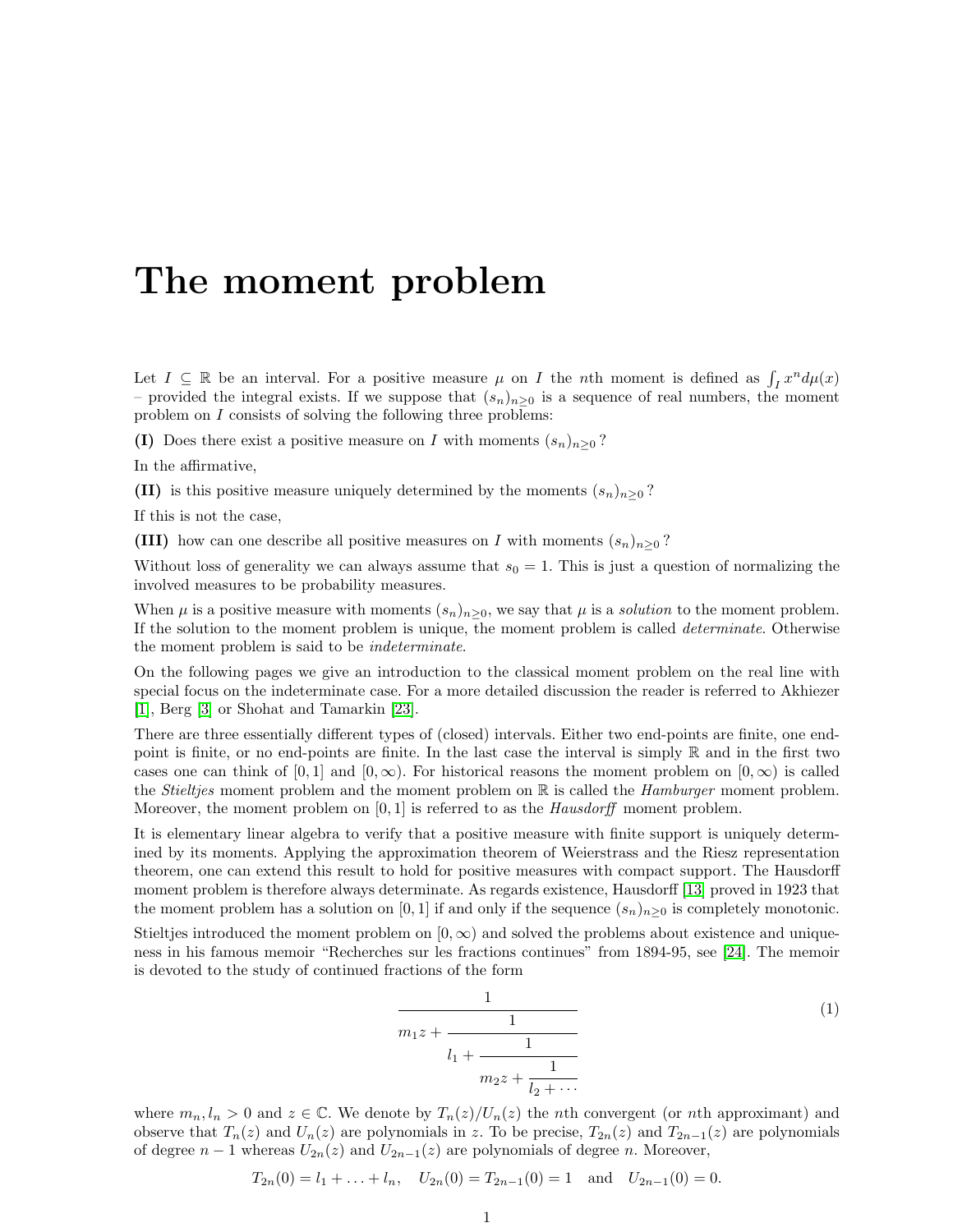The moment sequence  $(s_n)_{n\geq 0}$  comes in via the asymptotic expansion

$$
\frac{T_n(z)}{U_n(z)} = \frac{s_0}{z} - \frac{s_1}{z^2} + \frac{s_3}{z^3} - \ldots + (-1)^{n-1} \frac{s_{n-1}}{z^n} + \mathcal{O}\Big(\frac{1}{z^{n+1}}\Big), \quad |z| \to \infty.
$$

In this way the nth convergent uniquely determines the real numbers  $s_0, s_1, \ldots, s_{n-1}$ . The condition  $m_n, l_n > 0$  is equivalent to assuming that

$$
\begin{vmatrix} s_0 & s_1 & \dots & s_{n-1} \\ s_1 & s_2 & \dots & s_n \\ \vdots & \vdots & & \vdots \\ s_{n-1} & s_n & \dots & s_{2n-2} \end{vmatrix} > 0 \text{ and } \begin{vmatrix} s_1 & s_2 & \dots & s_n \\ s_2 & s_3 & \dots & s_{n+1} \\ \vdots & & \vdots & & \vdots \\ s_n & s_{n+1} & \dots & s_{2n-1} \end{vmatrix} > 0,
$$

which is necessary and sufficient for the moment problem to have a solution on  $[0,\infty)$  with infinite support.

Stieltjes pointed out that one has to distinguish between two cases:

$$
\sum_{n=1}^{\infty} (m_n + l_n) < \infty \quad \text{and} \quad \sum_{n=1}^{\infty} (m_n + l_n) = \infty.
$$

In the first case – the *indeterminate* case – the continued fraction diverges for all  $z \in \mathbb{C}$ . However, the even convergents and the odd convergents each have a limit as  $n \to \infty$  for  $z \in \mathbb{C} \setminus (-\infty, 0]$ . The limits are different and of the form

$$
\lim_{n \to \infty} \frac{T_{2n}(z)}{U_{2n}(z)} = \int_0^\infty \frac{d\nu_1(t)}{z+t} \quad \text{and} \quad \lim_{n \to \infty} \frac{T_{2n-1}(z)}{U_{2n-1}(z)} = \int_0^\infty \frac{d\nu_2(t)}{z+t},
$$

where  $\nu_1$  and  $\nu_2$  are different positive (and discrete) measures on  $[0,\infty)$  with moments  $(s_n)_{n>0}$ . In fact, the polynomials  $T_{2n}(z)$ ,  $U_{2n}(z)$ ,  $T_{2n-1}(z)$ ,  $U_{2n-1}(z)$  converge uniformly on compact subsets of  $\mathbb C$  as  $n \to \infty$ :

$$
\lim_{n \to \infty} T_{2n}(z) = P(z), \qquad \lim_{n \to \infty} T_{2n-1}(z) = R(z),
$$
  
\n
$$
\lim_{n \to \infty} U_{2n}(z) = Q(z), \qquad \lim_{n \to \infty} U_{2n-1}(z) = S(z).
$$
\n(2)

The entire functions  $P, Q, R, S$  satisfy the relation

<span id="page-1-0"></span>
$$
Q(z)R(z) - P(z)S(z) = 1, \quad z \in \mathbb{C},
$$

and admit only simple zeros which are  $\leq 0$ . As we shall see later on, these four functions play an important role in the description of the set of solutions to an indeterminate Stieltjes moment problem.

In the second case – the *determinate* case – the continued fraction converges uniformly on compact subsets of  $\mathbb{C} \setminus (-\infty, 0]$  even though the polynomials  $T_n(z)$  and  $U_n(z)$  diverge as  $n \to \infty$ . The limit of the *n*th convergent has the form

$$
\lim_{n \to \infty} \frac{T_n(z)}{U_n(z)} = \int_0^\infty \frac{d\nu(t)}{z+t},
$$

where  $\nu$  is a positive measure on  $[0,\infty)$  with moments  $(s_n)_{n\geq 0}$ . In fact,  $\nu$  is the only positive measure on  $[0,\infty)$  with moments  $(s_n)_{n\geq 0}$ .

Hamburger continued the work of Stieltjes in the series of papers "Uber eine Erweiterung des Stieltjesschen ¨ Momentenproblems" from 1920-21, see [\[12\]](#page-8-3). He was the first to treat the moment problem as a theory of its own and considered more general continued fractions than the one in [\(1\)](#page-0-0). The role of  $(0, \infty)$  in Stieltjes' work is taken over by the real line in Hamburger's work. A key result – often referred to as Hamburger's theorem – says that  $(s_n)_{n>0}$  is a moment sequence if and only if it is positive definite. But besides the question about existence, Hamburger was also interested in the question about uniqueness.

To avoid confusion at this point we emphasize that if  $(s_n)_{n>0}$  is a sequence of Stieltjes moments, then one has to distinguish between determinacy and indeterminacy in the sense of Stieltjes and in the sense of Hamburger. Obviously, an indeterminate Stieltjes moment problem is also indeterminate in the sense of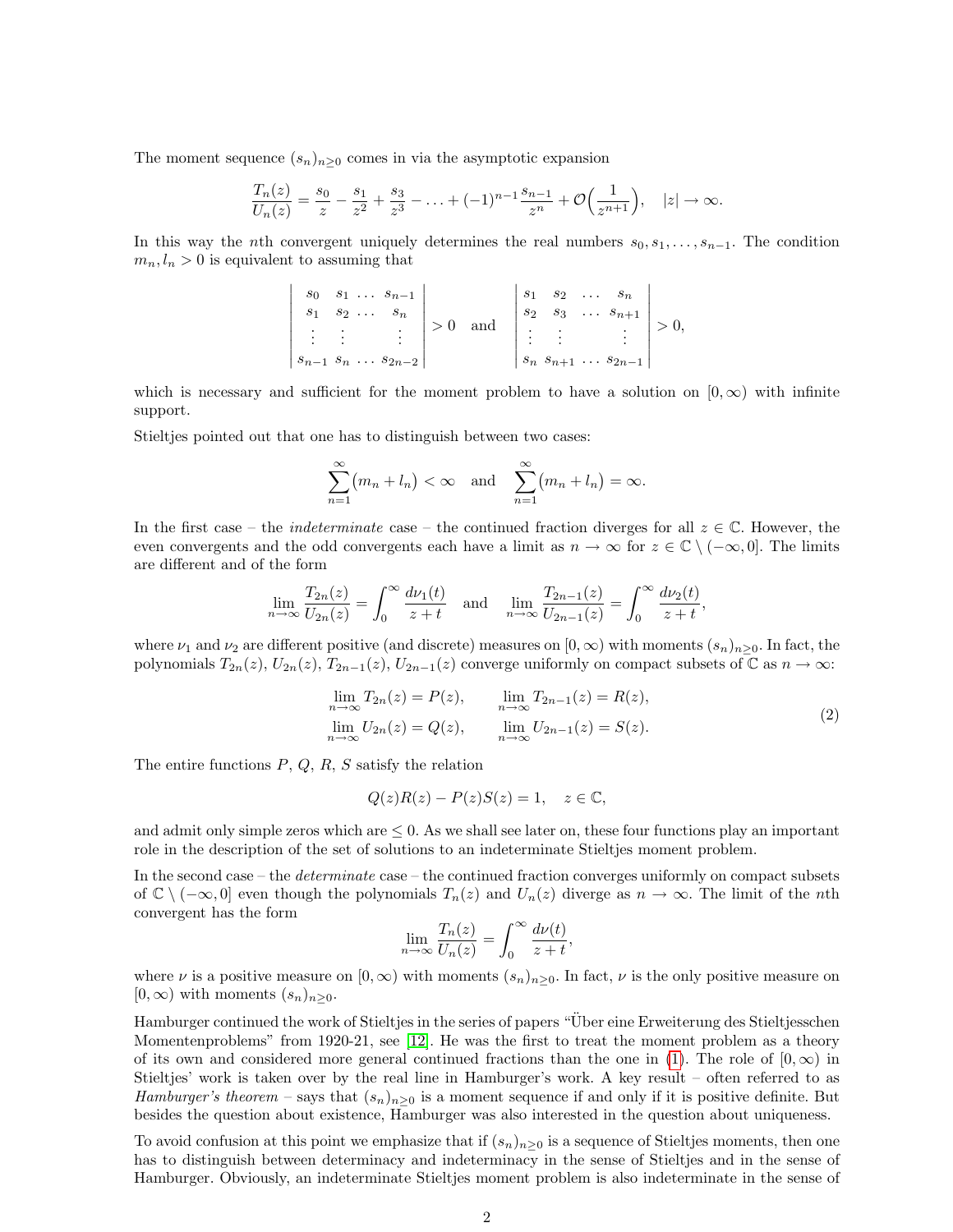Hamburger and if the solution to a determinate Hamburger moment problem is supported within  $[0, \infty)$ , the moment problem is also determinate in the sense of Stieltjes. But a determinate Stieltjes moment problem can just as well be determinate as indeterminate in the sense of Hamburger. In the following we let the words determinate and indeterminate refer to the Hamburger moment problem unless otherwise stated.

It is desirable to be able to tell whether the moment problem is determinate or indeterminate just by looking at the moment sequence  $(s_n)_{n\geq 0}$ . Hamburger came up with a solution to this problem by pointing out that the moment problem is determinate if and only if

$$
\lim_{n \to \infty} \frac{\begin{vmatrix} s_0 & s_1 & \dots & s_{n-1} \\ s_1 & s_2 & \dots & s_n \\ \vdots & \vdots & & \vdots \\ s_{n-1} & s_n & \dots & s_{2n-2} \end{vmatrix}}{\begin{vmatrix} s_4 & s_5 & \dots & s_{n+1} \\ s_5 & s_6 & \dots & s_{n+2} \\ \vdots & \vdots & & \vdots \\ s_{n+1} & s_{n+2} & \dots & s_{2n-2} \end{vmatrix}} = 0.
$$

<span id="page-2-0"></span>More recently, Berg, Chen and Ismail [\[4\]](#page-8-4) have proved that the moment problem is determinate if and only if the smallest eigenvalue of the Hankel matrix  $((s_{i+j})_{0\leq i,j\leq n})$  tends to 0 as  $n \to \infty$ . A simpler criterion, however, was given by Carleman in his treatise of quasi-analytic functions from 1926, see [\[8\]](#page-8-5). He proved that if

$$
\sum_{n=1}^{\infty} \frac{1}{\sqrt[2n]{s_{2n}}} = \infty,
$$
\n(3)

then the moment problem is determinate. Carleman's criterion has the disadvantage that it only gives a sufficient condition for the moment problem to be determinate. There are moment sequences  $(s_n)_{n>0}$  for which the series in [\(3\)](#page-2-0) converges although the moment problem is determinate. But Carleman's criterion tells us that the moment problem is determinate unless the even moments tend to infinity quite rapidly. On the other hand, we cannot conclude that the moment problem is indeterminate just because the moment sequence increases very rapidly.

Given a positive measure  $\mu$  with moments  $(s_n)_{n>0}$ , the *orthonormal* polynomials  $(P_n)$  are characterized by  $P_n(x)$  being a polynomial of degree n with positive leading coefficient such that

$$
\int_{\mathbb{R}} P_n(x) P_m(x) d\mu(x) = \delta_{mn}, \quad n, m \ge 0.
$$

The polynomials  $(P_n)$  only depend on the moment sequence  $(s_n)_{n\geq 0}$  and they can be obtained from the formula

$$
P_n(x) = \frac{1}{\sqrt{D_{n-1}D_n}} \begin{vmatrix} s_0 & s_1 & \dots & s_n \\ s_1 & s_2 & \dots & s_{n+1} \\ \vdots & \vdots & & \vdots \\ s_{n-1} & s_n & \dots & s_{2n-1} \\ 1 & x & \dots & x^n \end{vmatrix},
$$
 (4)

where  $D_n = \det((s_{i+j})_{0 \le i,j \le n})$  denotes the Hankel determinant. It is well-known that  $(P_n)$  satisfy a three-term recurrence relation of the form

<span id="page-2-1"></span>
$$
xP_n(x) = b_n P_{n+1}(x) + a_n P_n(x) + b_{n-1} P_{n-1}(x), \quad n \ge 1,
$$
\n(5)

where  $a_n \in \mathbb{R}$  and  $b_n > 0$ . The initial conditions are  $P_0(x) = 1$  and  $P_1(x) = \frac{1}{b_0}(x-a_0)$ . Vice versa, if  $(P_n)$ satisfy the above three-term recurrence relation (including the initial conditions) for some real sequences  $(a_n)$  and  $(b_n)$  with  $b_n > 0$ , then it follows by Favard's theorem that there exists a positive measure  $\mu$  on R such that the polynomials  $(P_n)$  are orthonormal with respect to  $\mu$ .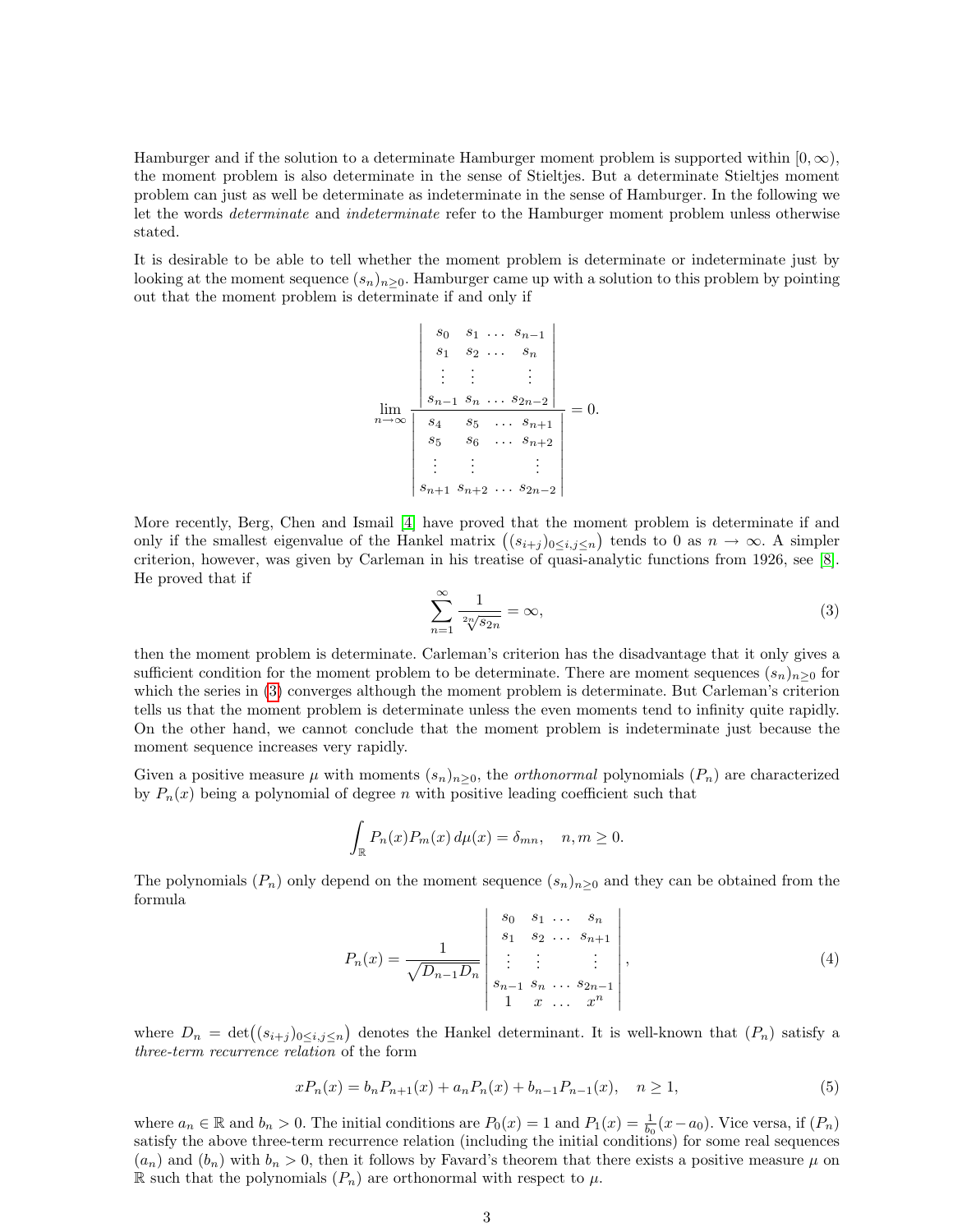As can be read of from [\(5\)](#page-2-1), the leading coefficient of  $P_n(x)$  is given by  $(b_0b_1 \cdots b_{n-1})^{-1}$ . The polynomials  $p_n(x) := (b_0b_1 \cdots b_{n-1})P_n(x)$  are therefore monic and they satisfy the three-term recurrence relation

$$
xp_n(x) = p_{n+1}(x) + c_n p_n(x) + \lambda_n p_{n-1}(x), \quad n \ge 1,
$$
\n(6)

where  $c_n = a_n \in \mathbb{R}$  and  $\lambda_n = b_{n-1}^2 > 0$ .

The recurrence coefficients in [\(5\)](#page-2-1) and [\(6\)](#page-3-0) contain useful information about the moment problem. Carleman proved in 1922 that the moment problem is determinate if

<span id="page-3-1"></span><span id="page-3-0"></span>
$$
\sum_{n=0}^{\infty} \frac{1}{b_n} = \infty.
$$
\n(7)

This condition is clearly satisfied if the sequence  $(b_n)$  is bounded and if the sequence  $(a_n)$  is bounded too, the unique solution has compact support. Just like Carleman's condition [\(3\)](#page-2-0), the condition [\(7\)](#page-3-1) is only sufficient for the moment problem to be determinate. The moment problem may be determinate even though the series in [\(7\)](#page-3-1) converges.

In the set-up of Stieltjes the recurrence coefficients from [\(5\)](#page-2-1) are given by

$$
a_n = \frac{1}{m_{n+1}} \left( \frac{1}{l_n} + \frac{1}{l_{n+1}} \right)
$$
 and  $b_n = \frac{1}{l_{n+1} \sqrt{m_{n+1} m_{n+2}}}$ 

with the convention that  $a_0 = \frac{1}{m_1} \frac{1}{l_1}$ . After a few computations we see that the moment problem is determinate in the sense of Stieltjes if (but *not* only if)

$$
\sum_{n=0}^{\infty} \frac{1}{\sqrt{b_n}} = \infty.
$$

Using the concept of chain sequences, Chihara proved the following result in [\[10\]](#page-8-6). On the assumption that

$$
c_n \to \infty
$$
 and  $\frac{\lambda_{n+1}}{c_n c_{n+1}} \to L < \frac{1}{4}$  as  $n \to \infty$ ,

the moment problem is determinate if

$$
\liminf_{n \to \infty} c_n^{1/n} < \frac{1 + \sqrt{1 - 4L}}{1 - \sqrt{1 - 4L}}
$$

and indeterminate if the opposite (strict) inequality holds. In particular, if  $c_n$  has the form

$$
c_n = f_n q^{-n},
$$

where  $0 < q < 1$  and  $(f_n)$  is both bounded and bounded away from 0, then the moment problem is determinate if

$$
L < \frac{q}{(1+q)^2}
$$

and indeterminate if the opposite (strict) inequality holds.

Just like the orthonormal polynomials  $(P_n)$ , the polynomials of the second kind  $(Q_n)$  are generated by the three-term recurrence relation  $(5)$  – but with initial conditions  $Q_0(x) = 0$  and  $Q_1(x) = 1/b_0$ . Consequently,  $(P_n)$  and  $(Q_n)$  are linearly independent solutions to [\(5\)](#page-2-1) and together they span the solution space. Notice that  $Q_n(x)$  is a polynomial of degree  $n-1$  and when  $\mu$  is a positive measure with moments  $(s_n)_{n\geq 0}$ , we have

$$
Q_n(x) = \int_{\mathbb{R}} \frac{P_n(x) - P_n(y)}{x - y} d\mu(y).
$$

The orthonormal polynomials  $(P_n)$  and the polynomials of the second kind  $(Q_n)$  play a crucial role for the moment problem. Hamburger proved that the moment problem is indeterminate if and only if

<span id="page-3-2"></span>
$$
\sum_{n=0}^{\infty} (P_n^2(0) + Q_n^2(0)) < \infty. \tag{8}
$$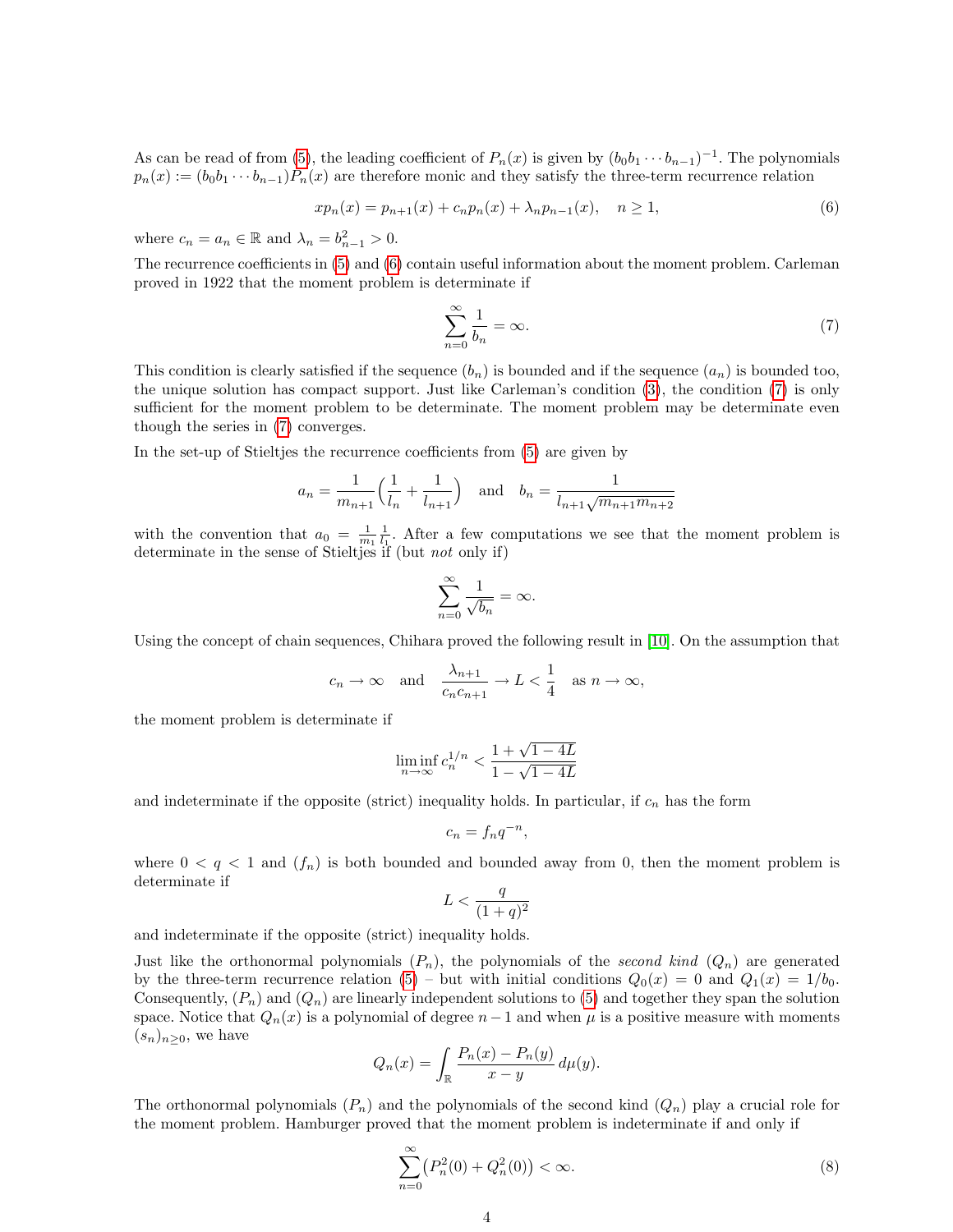Actually, it is necessary and sufficient that there exists an  $x \in \mathbb{R}$  such that [\(8\)](#page-3-2) is fulfilled with x instead of 0. It is even necessary and sufficient that there exists a  $z \in \mathbb{C} \setminus \mathbb{R}$  such that either  $(P_n(z))$  or  $(Q_n(z))$ belong to  $\ell^2$ . In any case, when the moment problem is indeterminate the series

$$
\sum_{n=0}^{\infty} |P_n(z)|^2 \quad \text{and} \quad \sum_{n=0}^{\infty} |Q_n(z)|^2
$$

converge uniformly on compact subsets of C.

Hamburger pointed out that in the set-up of Stieltjes the condition [\(8\)](#page-3-2) is equivalent to

<span id="page-4-0"></span>
$$
\sum_{n=1}^{\infty} m_{n+1}(l_1 + \dots + l_n)^2 < \infty. \tag{9}
$$

This simply follows from the fact that

$$
P_n(z) = (-1)^n \sqrt{m_{n+1}/m_1} U_{2n}(-z)
$$

and

$$
Q_n(z) = (-1)^{n-1} \sqrt{m_{n+1}m_1} T_{2n}(-z).
$$

The condition [\(9\)](#page-4-0) enables us to determine whether a determinate Stieltjes moment problem is determinate or indeterminate in the sense of Hamburger.

Sometimes the natural starting point is not the orthogonal polynomials but a density  $w(t)$  with moments  $(s_n)_{n>0}$ . In this situation Krein [\[14\]](#page-8-7) proved that the moment problem is indeterminate if

<span id="page-4-1"></span>
$$
\frac{1}{\pi} \int_{\mathbb{R}} \frac{\log w(t)}{1+t^2} dt > -\infty.
$$
\n(10)

Krein's condition [\(10\)](#page-4-1) is only sufficient and not necessary for the moment problem to be indeterminate.

We shall now take a closer look at the set of solutions to an indeterminate Hamburger moment problem. Such a set – which we will denote by  $\mathcal{V}_H$  – is clearly convex and therefore infinite. In fact, it is infinite dimensional. Equipped with the vague topology,  $V_H$  is a compact set in which the subsets of absolutely continuous, discrete and continuous singular solutions each are dense, see Berg and Christensen [\[5\]](#page-8-8). Moreover, Naimark [\[17\]](#page-8-9) proved that  $\mu$  is an extreme point in  $V_H$  if and only if the polynomials  $\mathbb{C}[x]$  are dense in  $L^1(\mathbb{R}, \mu)$ .

The problem about describing  $V_H$  was solved by Nevanlinna in 1922 using complex function theory, see [\[18\]](#page-9-2). We call a function  $\varphi$  a Pick function if it is holomorphic in the upper half-plane Im  $z > 0$ and Im  $\varphi(z) \geq 0$  for Im  $z > 0$ . By reflection in the real line any such function can be extended to a holomorphic function in  $\mathbb{C} \setminus \mathbb{R}$ . Nevanlinna proved that  $\mathcal{V}_H$  can be parametrized by the space  $\mathcal P$  of Pick functions augmented with the point  $\infty$ . The space  $\mathcal P$  inherits the topology of the holomorphic functions on  $\mathbb{C} \setminus \mathbb{R}$  and one can think of  $\mathcal{P} \cup \{\infty\}$  as a one-point compactification of  $\mathcal{P}$ . The parametrization is established via the homeomorphism  $\varphi \mapsto \mu_{\varphi}$  of  $\mathcal{P} \cup {\infty}$  onto  $\mathcal{V}_H$  given by

$$
\int_{\mathbb{R}} \frac{d\mu_{\varphi}(t)}{t-z} = -\frac{A(z)\varphi(z) - C(z)}{B(z)\varphi(z) - D(z)}, \quad z \in \mathbb{C} \setminus \mathbb{R},
$$

where A, B, C, D are certain entire functions defined in terms of the orthonormal polynomials  $(P_n)$  and the polynomials of the second kind  $(Q_n)$ . More precisely, A, B, C, D are the uniform limits (on compact subsets of  $\mathbb{C}$ ) of the polynomials

$$
A_n(z) = b_n (Q_n(0)Q_{n+1}(z) - Q_{n+1}(0)Q_n(z)),
$$
  
\n
$$
B_n(z) = b_n (Q_n(0)P_{n+1}(z) - Q_{n+1}(0)P_n(z)),
$$
  
\n
$$
C_n(z) = b_n (P_n(0)Q_{n+1}(z) - P_{n+1}(0)Q_n(z)),
$$
  
\n
$$
D_n(z) = b_n (P_n(0)P_{n+1}(z) - P_{n+1}(0)P_n(z)),
$$
\n(11)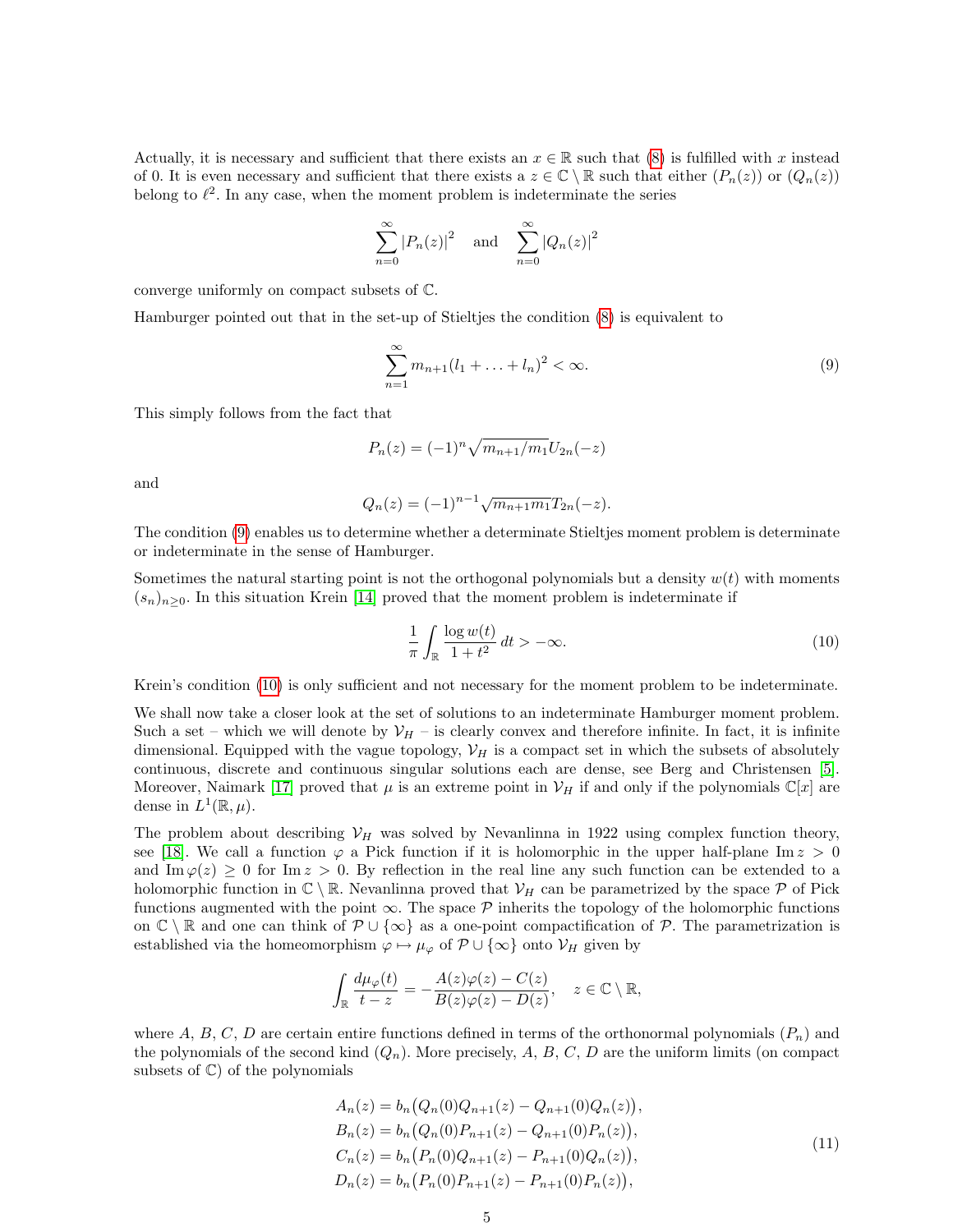as  $n \to \infty$ . In a more compact form, we have

$$
A(z) = z \sum_{k=0}^{\infty} Q_k(0) Q_k(z), \quad C(z) = 1 + z \sum_{k=0}^{\infty} P_k(0) Q_k(z),
$$
  
\n
$$
B(z) = -1 + z \sum_{k=0}^{\infty} Q_k(0) P_k(z), \quad D(z) = z \sum_{k=0}^{\infty} P_k(0) P_k(z),
$$
\n(12)

and the so-called *Nevanlinna matrix*  $\begin{pmatrix} A & C \\ B & D \end{pmatrix}$  has determinant one for all  $z \in \mathbb{C}$ .

M. Riesz proved in 1923 that the entire functions A, B, C, D are of minimal exponential type, see [\[22\]](#page-9-3). In particular, their order is  $\leq 1$  (and if the order is 1, then the type is 0). Berg and Pedersen [\[6\]](#page-8-10) have later proved that  $A, B, C, D$  have the same order, type and Phragmén–Lindelöf indicator function.

In some sense, to solve an indeterminate Hamburger moment problem means to find the Nevanlinna matrix. If one can express A, B, C,  $D$  – but in particular B and  $D$  – in terms of well-known functions, it may be possible to obtain solutions to the moment problem in a systematic way. With A, B, C, D at hand one can use the Stieltjes–Perron inversion formula to find the solution  $\mu_{\varphi}$  corresponding to the Pick function  $\varphi$ . In particular, if

$$
\varphi(z) = t, \quad \text{Im } z \neq 0
$$

for  $t \in \mathbb{R} \cup \{\infty\}$ , then  $\mu_{\varphi}$  is a discrete measure of the form

<span id="page-5-0"></span>
$$
\mu_t = \sum_{x \in \Lambda_t} \rho(x)\varepsilon_x,\tag{13}
$$

<span id="page-5-2"></span>where  $\Lambda_t$  denotes the set of zeros of  $x \mapsto B(x)t - D(x)$  (or  $x \mapsto B(x)$  if  $t = \infty$ ) and  $\rho : \mathbb{R} \to (0,1)$  is given by

$$
\frac{1}{\rho(x)} = \sum_{n=0}^{\infty} P_n^2(x) = B'(x)D(x) - B(x)D'(x), \quad x \in \mathbb{R}.
$$
 (14)

As usual, we denote by  $\varepsilon_x$  the unit mass at the point x. Moreover, if we set

<span id="page-5-1"></span>
$$
\varphi(z) = \begin{cases} \beta + i\gamma, & \text{Im } z > 0 \\ \beta - i\gamma, & \text{Im } z < 0 \end{cases}
$$

for  $\beta \in \mathbb{R}$  and  $\gamma > 0$ , then  $\mu_{\varphi}$  is absolutely continuous with density

$$
\frac{d\mu_{\beta,\gamma}}{dx} = \frac{\gamma/\pi}{\left(\beta B(x) - D(x)\right)^2 + \left(\gamma B(x)\right)^2}, \quad x \in \mathbb{R}.\tag{15}
$$

The solutions in [\(13\)](#page-5-0) and [\(15\)](#page-5-1) are interesting in different ways. The discrete measures in [\(13\)](#page-5-0) are charac-terized by M. Riesz [\[21\]](#page-9-4) to be the only solutions  $\mu$  for which the polynomials  $\mathbb{C}[x]$  are dense in  $L^2(\mathbb{R}, \mu)$ or, equivalently, for which the polynomials  $(P_n)$  form an orthonormal basis for the Hilbert space  $L^2(\mathbb{R}, \mu)$ . They are called N-extremal solutions and are indeed extreme points in  $V_H$  – just not the only ones. As regards the densities in [\(15\)](#page-5-1), the polynomials  $\mathbb{C}[x]$  are not even dense in  $L^1(\mathbb{R}, \mu_{\beta, \gamma})$ . But among all the absolutely continuous measures in  $V_H$  with density, say  $w(t)$ , the solution  $\mu_{0,1}$  is the one that maximizes the entropy integral in [\(10\)](#page-4-1). More generally, Gabardo [\[11\]](#page-8-11) proved that for fixed  $\lambda = x + iy$  in the upper half-plane, the integral

$$
\frac{1}{\pi}\int_{\mathbb{R}}\frac{y\log w(t)}{(x-t)^2+y^2}\,dt
$$

obtains its maximum value among all densities in  $\mathcal{V}_H$  when

$$
w(t) = \frac{d\mu_{\beta,\gamma}}{dt}
$$
 and  $\frac{D(\lambda)}{B(\lambda)} = \beta - i\gamma$ .

Since  $V_H$  is convex, we notice that given  $\varphi, \psi \in \mathcal{P} \cup \{\infty\}$  and  $s \in [0,1]$  there exists a unique function  $\chi \in \mathcal{P} \cup {\infty}$  such that

$$
s\mu_{\varphi} + (1 - s)\mu_{\psi} = \mu_{\chi}.
$$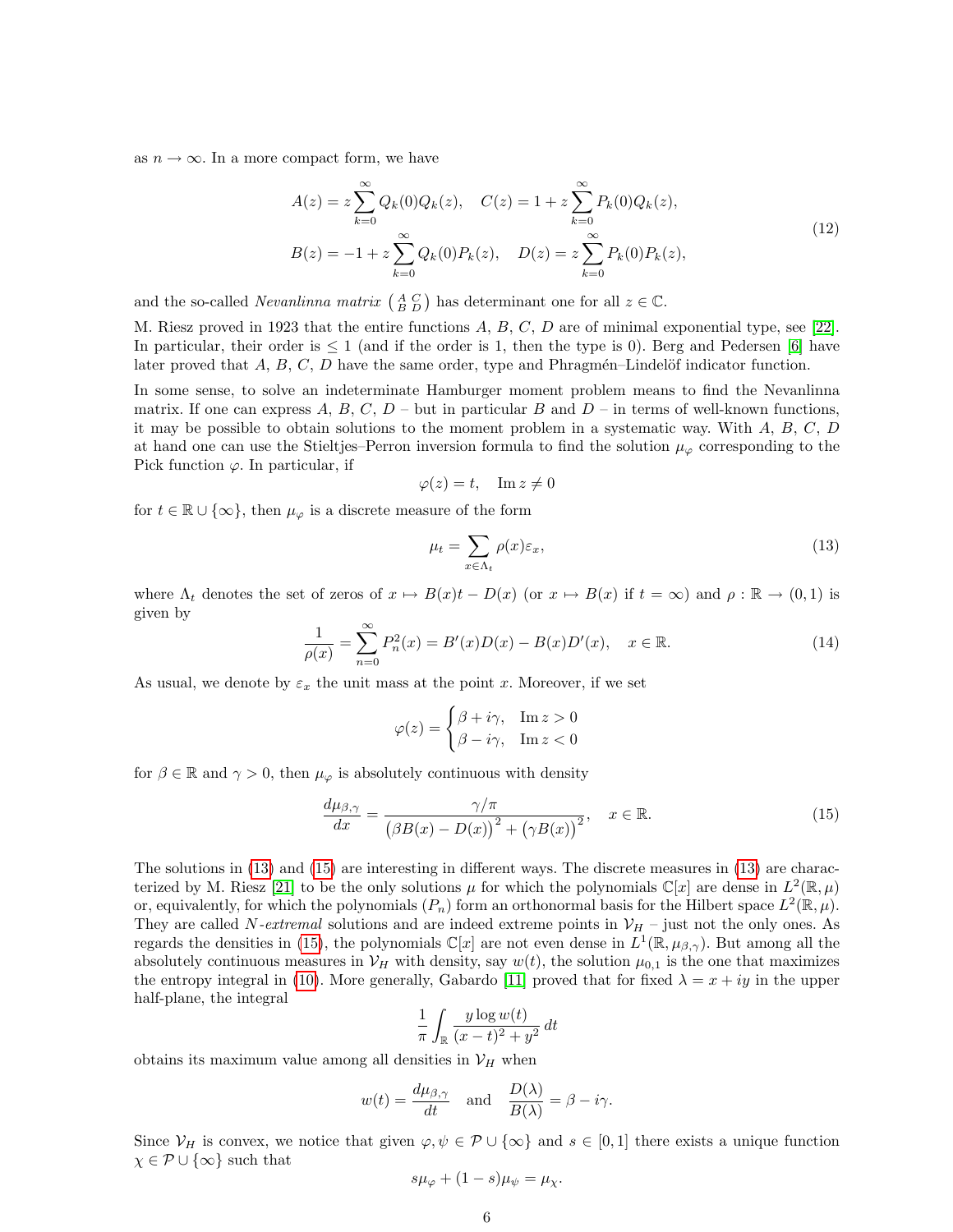In fact,  $\chi$  is given by

$$
\chi = \frac{\varphi \psi B - (s\varphi + (1 - s)\psi)D}{((1 - s)\varphi + s\psi)B - D}
$$

and this in particular means that

$$
\frac{1}{2}(\mu_1 + \mu_{-1}) = \mu_{B/D}
$$
 and  $\frac{1}{2}(\mu_0 + \mu_{\infty}) = \mu_{-D/B}$ .

Therefore,  $B/D$  and  $-D/B$  are Pick functions.

The solutions in [\(13\)](#page-5-0) are also called *canonical*. More generally, a solution  $\mu_{\varphi}$  is called m-canonical or canonical of order m if the Pick function  $\varphi$  is a real rational function of degree m. Such solutions are discrete measures and if  $\varphi = P/Q$  – assuming that P and Q are polynomials with real coefficients and no common zeros – then  $\mu_{\varphi}$  is supported on the zeros of  $x \mapsto B(x)P(x) - D(x)Q(x)$ . For fixed  $m_0$ , the subset of canonical solutions of order  $m \ge m_0$  is dense in  $\mathcal{V}_H$ . Moreover, if  $\mu$  is canonical of order  $m \ge 1$ then the polynomials  $\mathbb{C}[x]$  are dense in  $L^p(\mathbb{R}, \mu)$  for  $1 \leq p < 2$  but not for  $p \geq 2$ . In particular, the m-canonical solutions are extreme points in  $V_H$  and we see that  $V_H$  is one of those special convex sets in which the extreme points are dense.

Buchwalter and Cassier proved in  $[7]$  that a solution  $\mu$  is m-canonical if and only if the closure of the polynomials  $\mathbb{C}[x]$  has codimension m in  $L^2(\mathbb{R}, \mu)$ . In fact, if  $\mu$  is a discrete solution of the form

$$
\mu = \sum_n m_n \varepsilon_{x_n},
$$

then the codimension of the closure of  $\mathbb{C}[x]$  in  $L^2(\mathbb{R}, \mu)$  can be computed as the sum of the series

$$
\sum_n \Bigl(1-\frac{m_n}{\rho(x_n)}\Bigr),
$$

where  $\rho$  is defined in [\(14\)](#page-5-2). See Bakan [\[2\]](#page-8-13) for details. The above series converges if and only if  $\mu$  is canonical of some order  $m \geq 0$ . At this point we stress that

$$
\mu(\{x\}) \le \rho(x), \quad x \in \mathbb{R}
$$

for all  $\mu \in \mathcal{V}_H$  and equality only holds when  $\mu = \mu_t$  is N-extremal and  $B(x)t - D(x) = 0$ .

Suppose now that  $(s_n)_{n>0}$  is a sequence of Stieltjes moments such that the moment problem is indeterminate in the sense of Hamburger. In order to describe the set  $\mathcal{V}_S$  of solutions to the Stieltjes moment problem, one can still use the Nevanlinna parametrization and just restrict oneself to consider only the Pick functions  $\varphi$  which have an analytic continuation to  $\mathbb{C} \setminus [0,\infty)$  such that  $\alpha \leq \varphi(x) \leq 0$  for  $x < 0$ , see Pedersen [\[20\]](#page-9-5). The quantity  $\alpha \leq 0$  is defined by

$$
-\frac{1}{\alpha} = m_1 \sum_{n=1}^{\infty} l_n
$$

or as the limit

$$
\alpha = \lim_{n \to \infty} \frac{P_n(0)}{Q_n(0)},
$$

and the moment problem is determinate in the sense of Stieltjes if and only if  $\alpha = 0$ .

For the indeterminate Stieltjes moment problem a slightly more elegant way to describe  $\mathcal{V}_S$  is the Krein parametrization, see Krein [\[15\]](#page-8-14) or Krein and Nudel'man [\[16,](#page-8-15) p. 199]. We denote by S the subspace of  $\mathcal P$ consisting of those Pick functions  $\sigma$  which have an analytic continuation to  $\mathbb{C} \setminus [0,\infty)$  such that  $\sigma(x) \geq 0$ for  $x < 0$ . In addition to this,  $S \cup \{\infty\}$  is a one-point compactification of S in the topology inherited from the holomorphic functions on  $\mathbb{C}\setminus[0,\infty)$ . The parametrization is established via the homeomorphism  $\sigma \mapsto \nu_{\sigma}$  of  $S \cup {\infty}$  onto  $V_S$  given by

$$
\int_0^\infty \frac{d\nu_\sigma(t)}{t-z} = \frac{P(-z) + \sigma(z)R(-z)}{Q(-z) + \sigma(z)S(-z)}, \quad z \in \mathbb{C} \setminus [0, \infty),
$$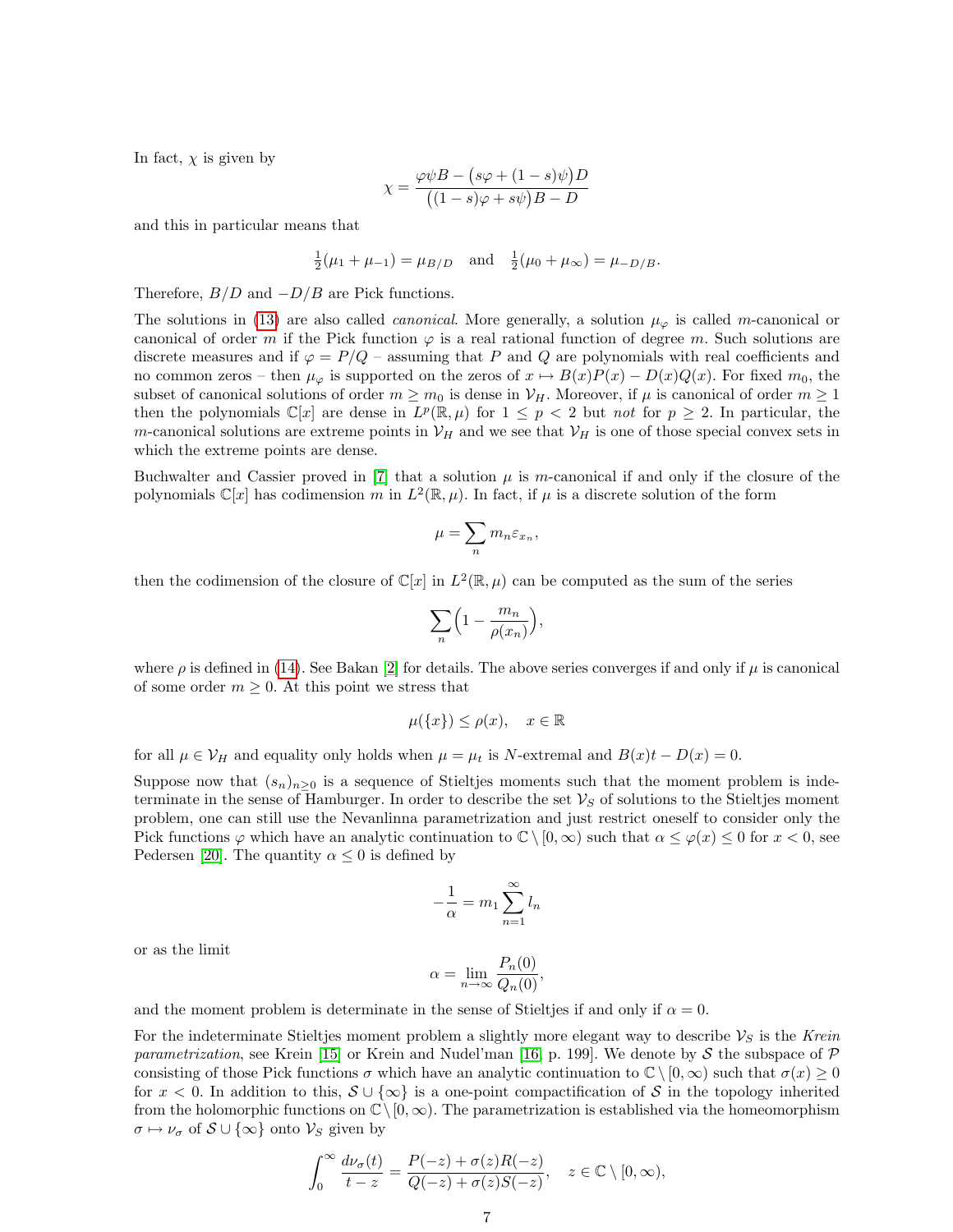where P, Q, R, S are the entire functions from [\(2\)](#page-1-0). In fact,  $\begin{pmatrix} P & R \\ Q & S \end{pmatrix}$  is related to the Nevanlinna matrix by

$$
P(z) = A(-z) - \frac{1}{\alpha}C(-z), \quad R(z) = C(-z),
$$
  
\n
$$
Q(z) = -\left(B(-z) - \frac{1}{\alpha}D(-z)\right), \quad S(z) = -D(-z),
$$
\n(16)

and we see that  $\nu_{\sigma} = \mu_{\varphi}$  exactly when

$$
\sigma(z) = \frac{\varphi(z) - \alpha}{\alpha \varphi(z)}.
$$

In particular, this means that

$$
\nu_0 = \mu_\alpha, \quad \nu_\infty = \mu_0
$$

and the only N-extremal solutions supported within  $[0, \infty)$  are  $\mu_t$  with  $\alpha \leq t \leq 0$  or  $\nu_s$  with  $0 \leq s \leq \infty$ .

We end by explaining the connection between Stieltjes moment problems and symmetric Hamburger moment problems. A moment problem is said to be *symmetric* if all moments of odd order are 0. In terms of the orthonormal polynomials  $(P_n)$  this is equivalent to

$$
P_n(-x) = (-1)^n P_n(x)
$$
 for all  $n \ge 0$ 

or equivalent to  $a_n = 0$ , where  $(a_n)$  is the sequence from the three-term recurrence relation [\(5\)](#page-2-1). If we suppose that  $(s_n)_{n>0}$  is a sequence of Stieltjes moments, then the sequence  $(s_0, 0, s_1, 0, s_2, \ldots)$  gives rise to a symmetric Hamburger moment problem which is indeterminate if and only if the original Stieltjes moment problem is indeterminate. Notice that Carleman's criterion [\(3\)](#page-2-0) thus says that the Stieltjes moment problem is determinate if

$$
\sum_{n=1}^{\infty} \frac{1}{\sqrt[2n]{s_n}} = \infty.
$$

There is a one-to-one correspondence between solutions to the Stieltjes moment problem and symmetric solutions to the corresponding symmetric Hamburger moment problem, cf. [\[19,](#page-9-6) Prop. 4.1]. In fact, if the density  $w(t)$ ,  $t > 0$ , has moments  $(s_n)_{n\geq 0}$  then the density  $|t| w(t^2)$ ,  $t \in \mathbb{R}$ , has moments  $(s_0, 0, s_1, 0, s_2, \ldots)$ . So the criterion [\(10\)](#page-4-1) of Krein tells us that the Stieltjes moment problem is indeterminate if

$$
\int_0^\infty \frac{\log w(t)}{\sqrt{t}(1+t)} dt > -\infty.
$$
 (17)

However, as we explain now, an indeterminate symmetric Hamburger moment problem also has nonsymmetric solutions. The set of solutions to an indeterminate Hamburger moment problem is described via the Nevanlinna parametrization. When the moment problem is symmetric, Pedersen [\[19\]](#page-9-6) proved that the solution  $\mu_{\varphi}$  is symmetric if and only if the Pick function  $\varphi$  is odd (with the convention that  $\infty$  is odd). Obviously, there are quite a few odd Pick functions but even more are certainly not odd. In particular, the only symmetric N-extremal solutions are  $\mu_0$  and  $\mu_{\infty}$ . Moreover, the absolutely continuous solutions in [\(15\)](#page-5-1) are symmetric exactly when  $\beta = 0$ .

The Nevanlinna matrix  $\begin{pmatrix} A & C \\ B & D \end{pmatrix}$  for the symmetric Hamburger moment problem can be obtained from the Nevanlinna matrix for the original Stieltjes moment problem, see Chihara [\[9\]](#page-8-16). But  $A, B, C, D$  are closer related to the entire functions  $P$ ,  $Q$ ,  $R$ ,  $S$  of Stieltjes which appear in the Krein parametrization. In fact, we have

$$
A(z) = zP(-z2), \quad C(z) = R(-z2), B(z) = -Q(-z2), \quad D(z) = -S(-z2)/z,
$$
 (18)

and the Stieltjes solution  $\nu_{\sigma}$  thus corresponds to the symmetric solution  $\mu_{\varphi}$  if and only if

$$
\varphi(z) = -\frac{1}{z\sigma(z^2)}.
$$

In particular,  $\nu_0$  corresponds to  $\mu_{\infty}$  and  $\nu_{\infty}$  corresponds to  $\mu_0$  whereas all other N-extremal Stieltjes solutions correspond to (symmetric) canonical solutions of order 1.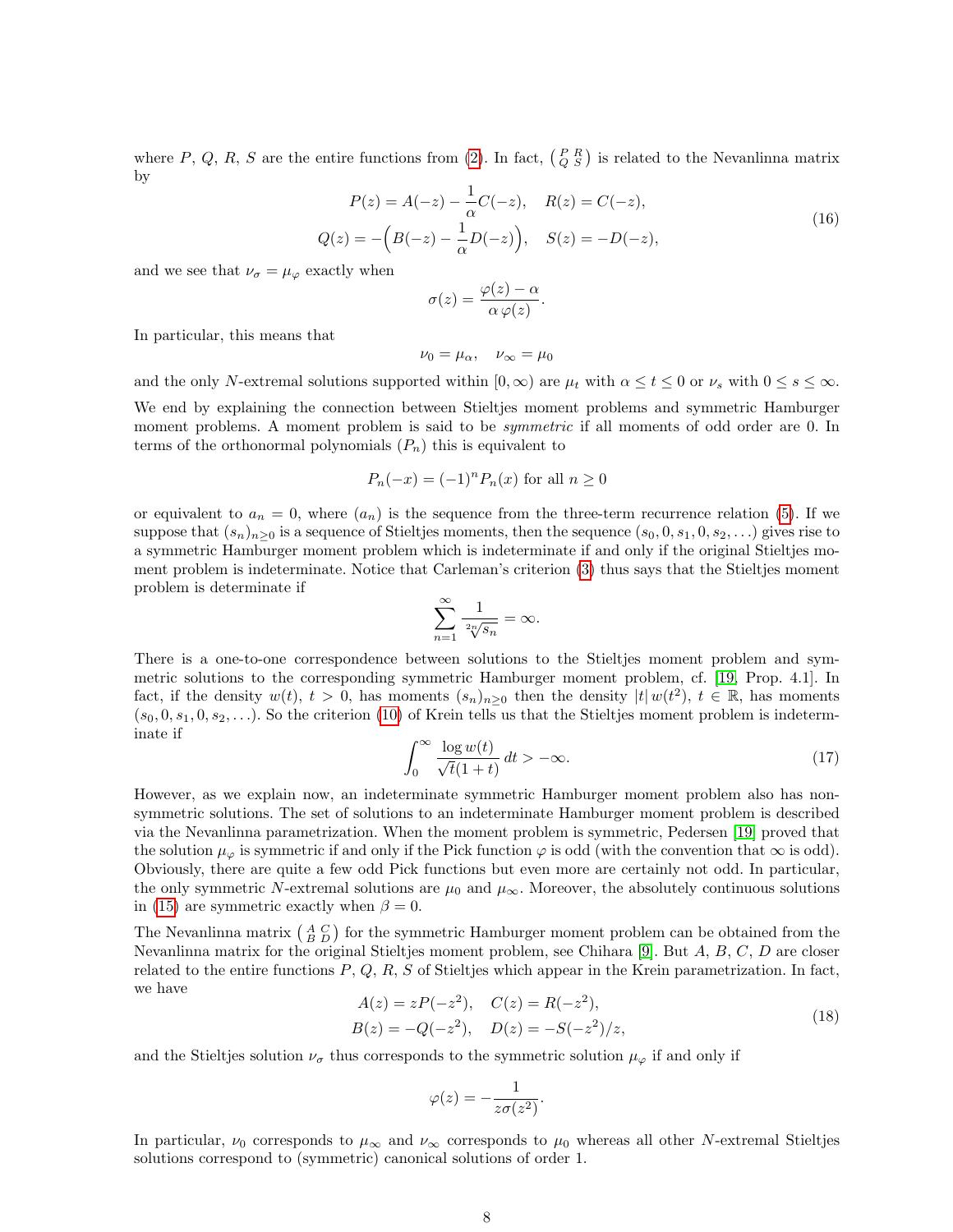## Bibliography

- <span id="page-8-0"></span>[1] Naum Ilyich Akhiezer, The classical moment problem and some related questions in analysis, Translated by N. Kemmer, Hafner Publishing Co., New York, 1965.
- <span id="page-8-13"></span>[2] Andrew G. Bakan, *Codimension of polynomial subspace in*  $L_2(\mathbb{R}, d\mu)$  for discrete indeterminate measure  $\mu$ , Proc. Amer. Math. Soc. **130** (2002), no. 12, 3545–3553 (electronic).
- <span id="page-8-1"></span>[3] Christian Berg, Indeterminate moment problems and the theory of entire functions, J. Comput. Appl. Math. 65 (1995), no. 1, 27–55.
- <span id="page-8-4"></span>[4] Christian Berg, Yang Chen, and Mourad E. H. Ismail, Small eigenvalues of large Hankel matrices: the indeterminate case, Math. Scand.  $91$  (2002), no. 1, 67–81.
- <span id="page-8-8"></span>[5] Christian Berg and Jens Peter Reus Christensen, Density questions in the classical theory of moments, Ann. Inst. Fourier (Grenoble) 31 (1981), no. 3, vi, 99–114.
- <span id="page-8-10"></span>[6] Christian Berg and Henrik Laurberg Pedersen, On the order and type of the entire functions associated with an indeterminate Hamburger moment problem, Ark. Mat.  $32$  (1994), no. 1, 1–11.
- <span id="page-8-12"></span>[7] Henri Buchwalter and Gilles Cassier, Mesures canoniques dans le problème classique des moments, Ann. Inst. Fourier (Grenoble) 34 (1984), no. 2, 45–52.
- <span id="page-8-5"></span>[8] Torsten Carleman, Les fonctions quasi analytiques, Collection Borel, Gauthier–Villars, Paris, 1926.
- <span id="page-8-16"></span>[9] Theodore Seio Chihara, Indeterminate symmetric moment problems, J. Math. Anal. Appl. 85 (1982), no. 2, 331–346.
- <span id="page-8-6"></span>[10]  $\qquad \qquad$ , Hamburger moment problems and orthogonal polynomials, Trans. Amer. Math. Soc. 315 (1989), no. 1, 189–203.
- <span id="page-8-11"></span>[11] Jean-Pierre Gabardo, A maximum entropy approach to the classical moment problem, J. Funct. Anal. 106 (1992), no. 1, 80–94.
- <span id="page-8-3"></span>[12] Hans Hamburger, Uber eine Erweiterung des Stieltjesschen Momentenproblems I–III, Math. Ann. 81 (1920), 235–319, 82 (1921), 120–164, 82 (1921), 168–187.
- <span id="page-8-2"></span>[13] Felix Hausdorff, *Momentenprobleme für ein endliches Intervall*, Math. Z. **16** (1923), 220–248.
- <span id="page-8-7"></span>[14] Mark Grigorievich Kreĭn, On a problem of extrapolation of A. N. Kolmogoroff, C. R. (Doklady) Acad. Sci. URSS (N. S.) 46 (1945), 306–309.
- <span id="page-8-14"></span>[15] , The description of all solutions of the truncated power moment problem and some problems of operator theory, Mat. Issled. 2 (1967), no. 2, 114–132.
- <span id="page-8-15"></span>[16] Mark Grigorievich Kreĭn and Adolf Abramovich Nudel'man, *The Markov moment problem and ex*tremal problems, American Mathematical Society, Providence, Rhode Island, 1977.
- <span id="page-8-9"></span>[17] Mark Aronovich Naimark, On extremal spectral functions of a symmetric operator, C. R. (Doklady) Acad. Sci. URSS (N.S.) 54 (1946), 7–9.